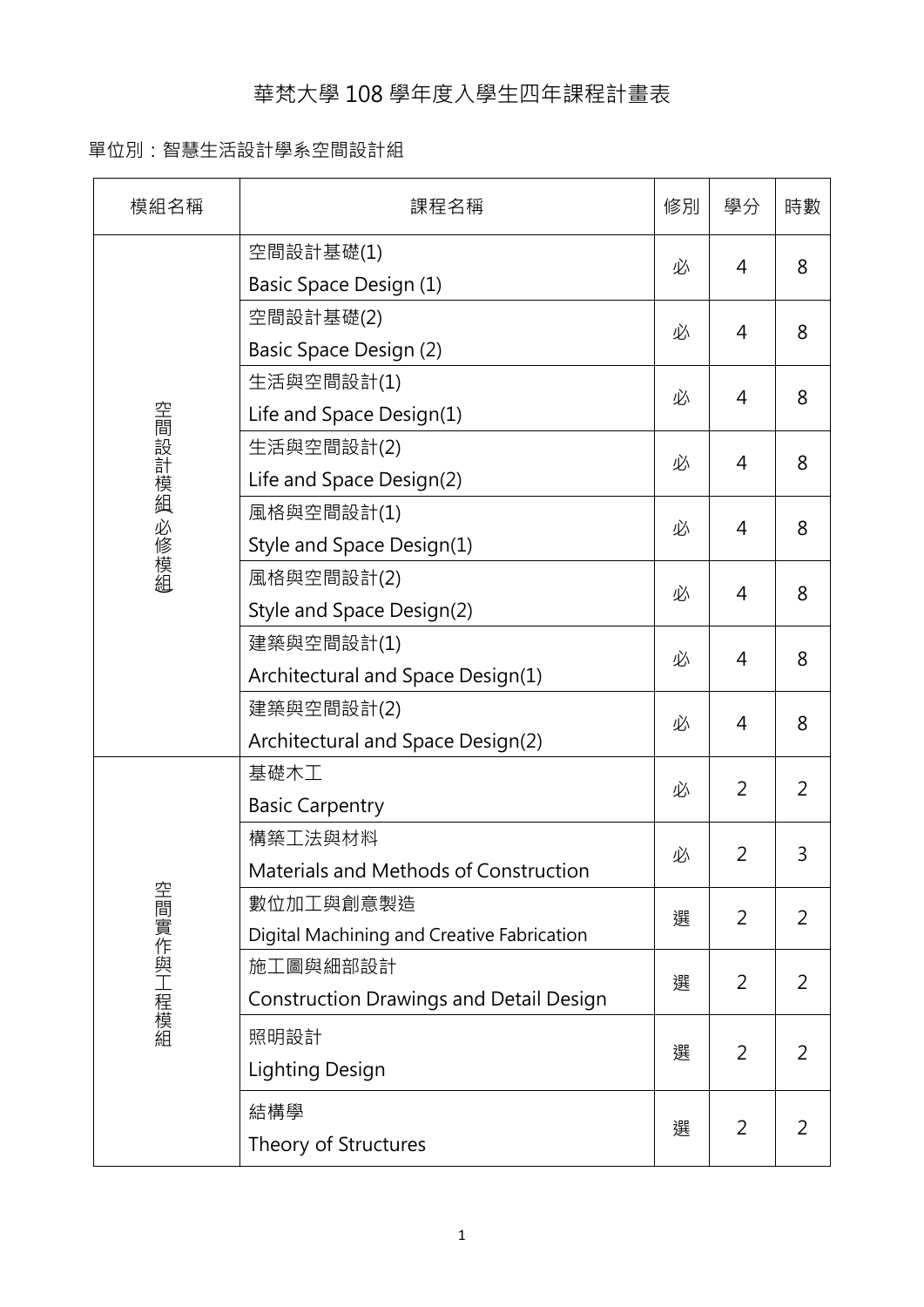|               | 環境控制與智能設備<br><b>Environment Control and Smart Equipment</b>                 | 選 | 2              | 2              |
|---------------|-----------------------------------------------------------------------------|---|----------------|----------------|
| 空間實作與工程<br>模組 | 實習操作<br><b>Architecture Practice</b>                                        | 必 | $\overline{2}$ | 6              |
| 舊建築活化模組       | 地方空間形式文化分析<br><b>Cultural Analysis of Local Spatial Form</b>                | 選 | $\overline{2}$ | $\overline{2}$ |
|               | 創意風格室內裝修實務<br>Creative Style Interior Renovation Practice                   | 選 | $\overline{2}$ | 2              |
|               | 舊建築再利用文創<br>Old Building Revitalization and Cultural<br>Innovation          | 選 | $\overline{2}$ | 2              |
|               | 舊建築活化<br>Old Building Revitalization                                        | 選 | 2              | 2              |
|               | 古蹟修復技術與實務<br>Historic Heritage Preservation Technology<br>and Practice      | 必 | $\overline{2}$ | 2              |
|               | 營運再生與產業活化<br>Operational Regeneration and Industrial<br>Activation          | 選 | $\overline{2}$ | 2              |
|               | 世界建築史<br>History of World Architecture                                      | 選 | $\overline{2}$ | 2              |
|               | 風土建築<br>Vernacular Architecture                                             | 選 | $\overline{2}$ | 2              |
|               | 近代建築史<br>History of Modern Architecture                                     | 選 | 2              | 2              |
|               | 中國建築史<br>History of Chinese Architecture                                    | 選 | 2              | 2              |
| 空間文創與展策模組     | 創意生活與地方創生概論<br>Introduction of Creative life and Regional<br>Revitalization | 必 | 2              | 2              |
|               | 品牌設計<br><b>Brand Design</b>                                                 | 選 | $\overline{2}$ | 2              |
|               | 創意生活企劃與行銷<br>Creative Life Marketing Plan                                   | 必 | $\overline{2}$ | 2              |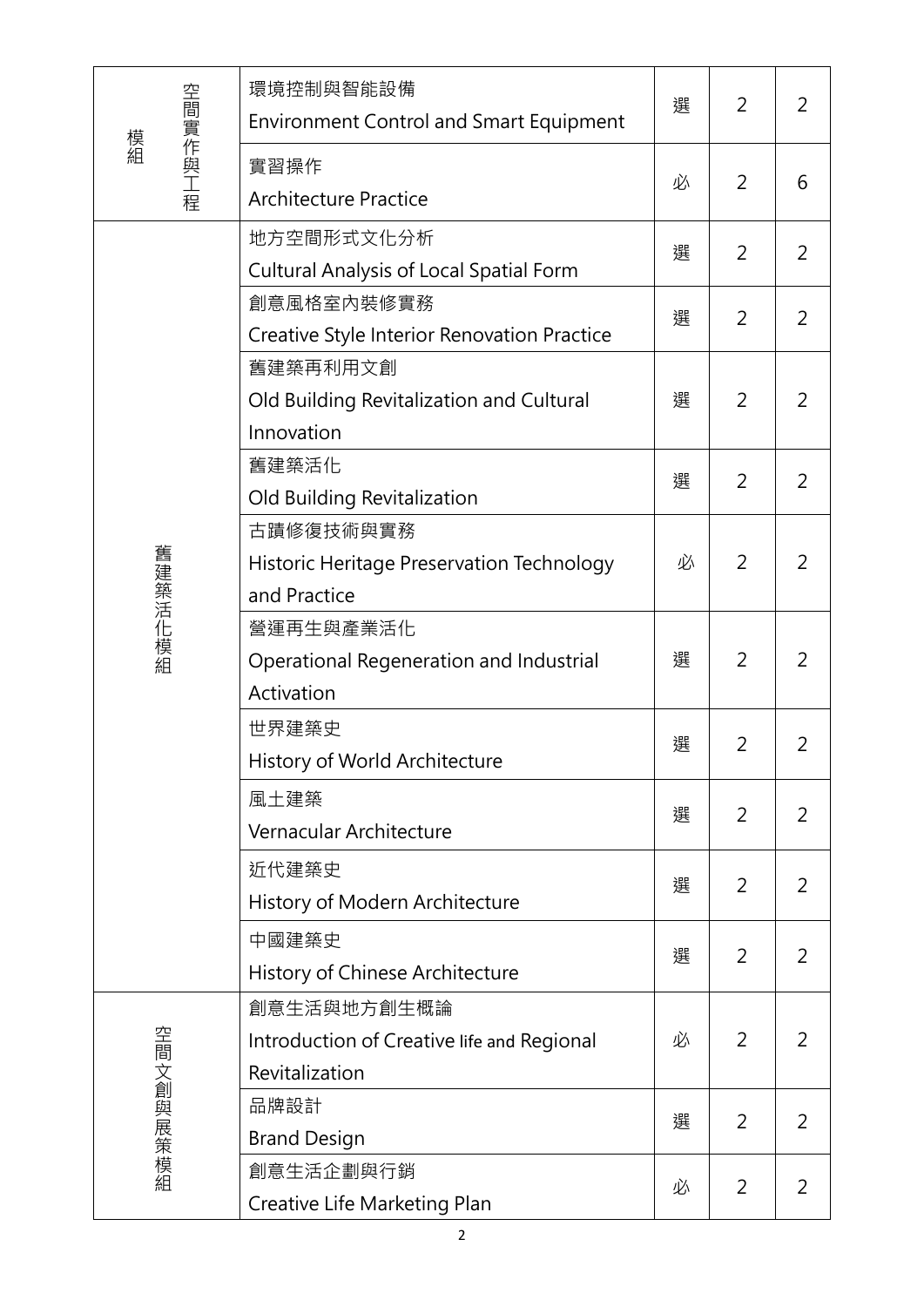| 空間文創與展策模組  |                                    | 地方創生空間規劃設計                                       |                |                |   |
|------------|------------------------------------|--------------------------------------------------|----------------|----------------|---|
|            | Planning and Design of Regional    | 選                                                | $\overline{2}$ | 2              |   |
|            | Revitalization                     |                                                  |                |                |   |
|            |                                    | 創意生活創業學                                          |                | 2              | 2 |
|            |                                    | Creative Life Entrepreneurship                   | 選              |                |   |
|            | 地方產學創新發展計畫                         | 選                                                | $\overline{2}$ |                |   |
|            | Innovative Local Industry planning |                                                  |                | 2              |   |
|            | 創意生活設計實習                           |                                                  | 2              |                |   |
|            |                                    | Creative Life design project Intership           | 選              |                | 2 |
|            |                                    | 地方創生與智慧科技應用                                      |                |                |   |
|            |                                    | Smart Technology Application in Regional         | 選              | $\overline{2}$ | 2 |
|            |                                    | Revitalization                                   |                |                |   |
|            |                                    | 建築與室內設計概論                                        |                |                |   |
|            |                                    | Introduction to Architecture & Interior design   | 必              | 2              | 2 |
|            |                                    | 人因工程                                             |                |                |   |
|            | 基礎入門                               | <b>Human Factors</b>                             | 選              | $\overline{2}$ | 2 |
|            |                                    | 空間特論(1)                                          |                | $\overline{2}$ | 2 |
|            |                                    | Special Issues of Space(I)                       | 選              |                |   |
|            |                                    | 空間特論(2)                                          | 選              | 2              | 2 |
|            |                                    | Special Issues of Space(II)                      |                |                |   |
| 沓彗         |                                    | 環境空間特論                                           | 必              | $\overline{2}$ | 2 |
|            |                                    | Special Issues of Environmental Space            |                |                |   |
|            | 調查分析                               | 田野調查與環境認知                                        | 選              | $\overline{2}$ | 2 |
|            |                                    | Environmental Investigation and Cognition        |                |                |   |
|            |                                    | 建築與室内設計方法論                                       |                | $\overline{2}$ | 2 |
| 震空間理論與實務模組 |                                    | Architectural and Interior Design<br>Methodology | 選              |                |   |
|            | 表現技法                               | 建築與室內設計表現法                                       |                |                |   |
|            |                                    | Architectural & Interior Design Presentation     | 必              | $\overline{2}$ | 4 |
|            |                                    | 建築與室內設計電腦繪圖                                      |                |                |   |
|            |                                    | Computer Graphic in Architectural & Interior     | 必              | $\mathbf{1}$   | 3 |
|            |                                    | Design                                           |                |                |   |
|            |                                    | 基礎數位設計                                           | 選              | $\overline{2}$ | 3 |
|            |                                    | <b>Basic Digital Design</b>                      |                |                |   |
|            |                                    | 高階數位設計                                           | 選              | $\overline{2}$ | 3 |
|            |                                    | <b>Advanced Digital Design</b>                   |                |                |   |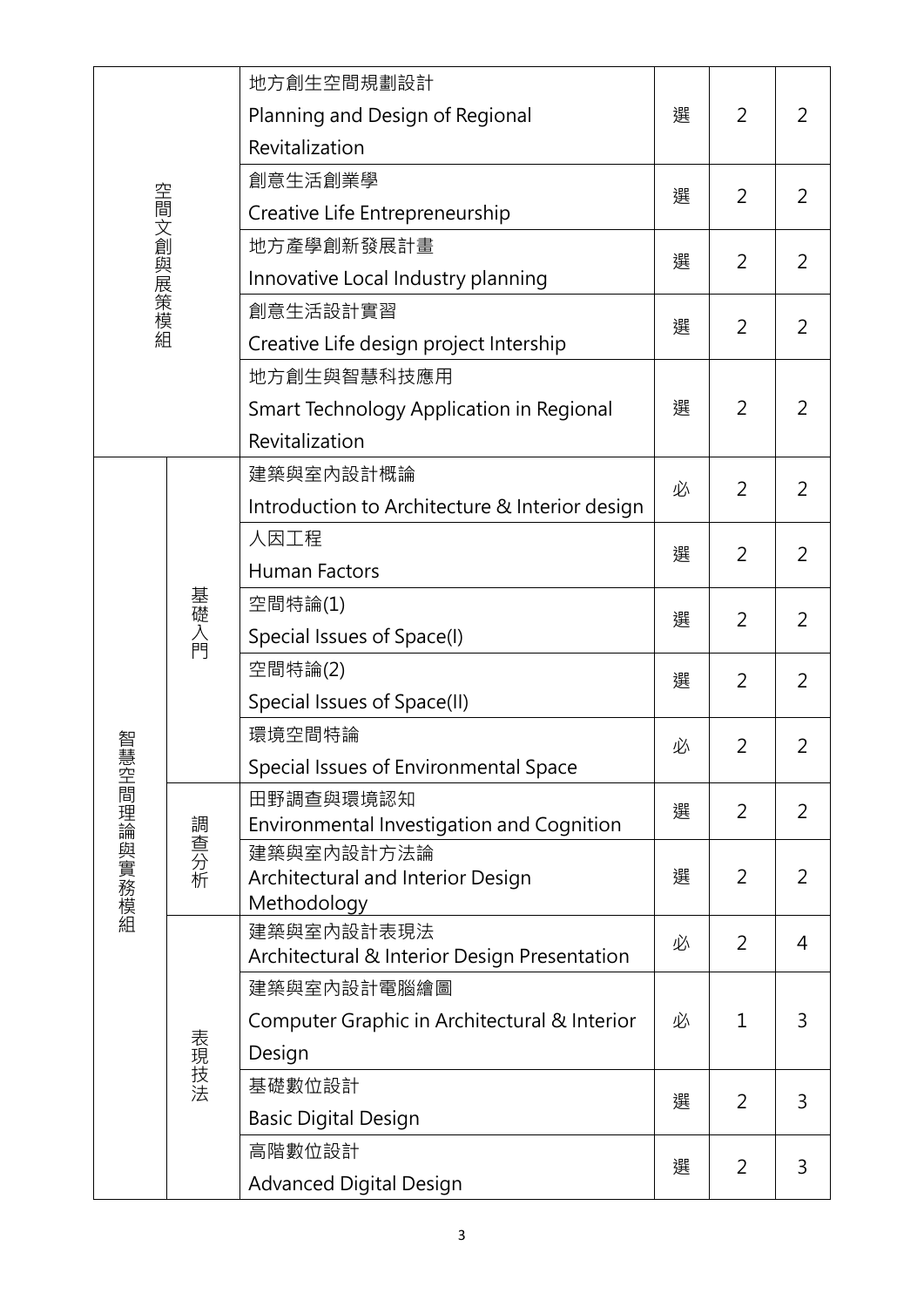|             | 表現技法     | 數位媒材設計                                        | 選 | $\overline{2}$ | 3              |
|-------------|----------|-----------------------------------------------|---|----------------|----------------|
|             |          | Digital Media Design                          |   |                |                |
|             |          | 建築資訊模型實作                                      | 選 | $\overline{2}$ | $\overline{3}$ |
|             |          | <b>Building Information Modeling Practice</b> |   |                |                |
|             | 規劃理論與實務  | 基地計畫                                          | 選 | $\overline{2}$ | $\overline{2}$ |
|             |          | Site Planning                                 |   |                |                |
|             |          | 建築計畫                                          | 選 | $\overline{2}$ | $\overline{2}$ |
|             |          | Architectural Programming                     |   |                |                |
|             |          | 社區計劃                                          | 選 | 2              | $\overline{2}$ |
|             |          | <b>Community Planning</b>                     |   |                |                |
|             |          | 社區營造                                          | 選 | $\overline{2}$ | $\overline{2}$ |
| 智慧空間理論與實務模組 |          | <b>Community Empowerment</b>                  |   |                |                |
|             |          | 都市設計                                          | 選 | $\overline{2}$ | $\overline{2}$ |
|             |          | Urban Design                                  |   |                |                |
|             | 智慧理論與實務  | 智慧住宅                                          | 選 | 2              | $\overline{2}$ |
|             |          | <b>Smart Housing</b>                          |   |                |                |
|             |          | 智慧建築                                          | 選 | 2              | $\overline{2}$ |
|             |          | <b>Smart Building</b>                         |   |                |                |
|             |          | 智慧城鄉                                          | 選 | $\overline{2}$ | $\overline{2}$ |
|             |          | Smart City & County                           |   |                |                |
|             |          | 綠建築                                           | 選 | 2              | $\overline{2}$ |
|             |          | Green Architecture                            |   |                |                |
|             | 實務實<br>習 | 建築及室内設計法規                                     | 選 | $\overline{2}$ | $\overline{2}$ |
|             |          | <b>Building and Interior Design Code</b>      |   |                |                |